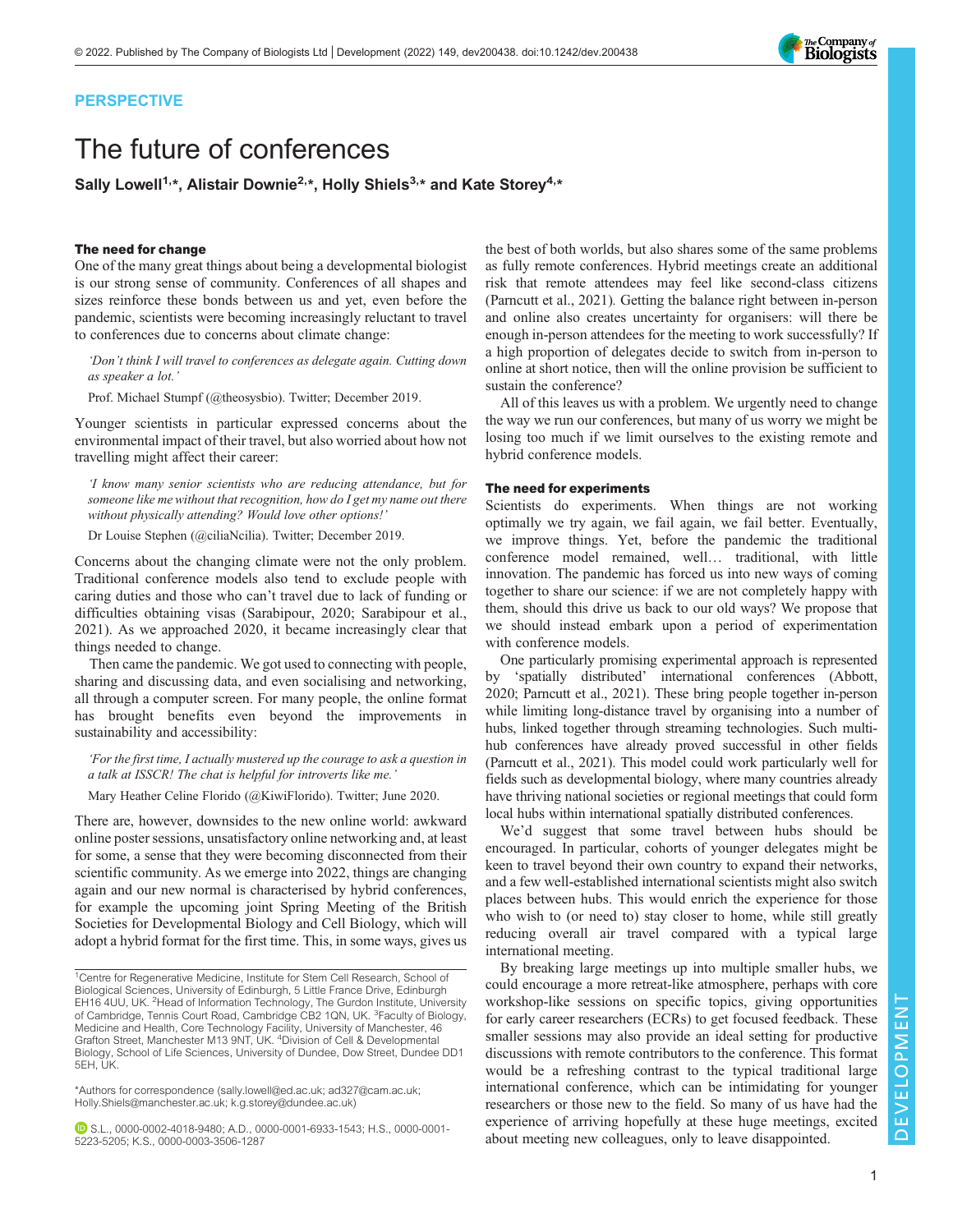## Box 1. From Altspace to the Metaverse: a holographic space between traditional and hybrid?

Holograms provide a way to 'be in the room' without being there and have captured imaginations and conveyed important messages ever since Princess Leia appeared as a hologram in Star Wars. Their use for major events, such as concerts (think 2022 ABBA tour), are making them more mainstream and there are companies (e.g. ARHT Media, Spatial) currently making 3D holographic displays for workplace meetings that could transform scientific events. Imagine each hub at a multi-hub conference with the ability to 'beam' their speakers to plenary stages across space and time so that those physically there listening feel connected to the virtual holographic speaker.

Alternatively, we can give up the physical and go completely virtual. Virtual (VR) and augmented (AR) reality have been connecting people (well, their avatars) in virtual space for decades, but adopting their use for scientific meetings, workshops and conferences could provide additional ways for scientists to connect without being physically together.

Microsoft already offers AltspaceVR (https://altvr.com/), where users across AR/VR space can interact and attend or host meetings, events and workshops. The utility of the platform for scientists is growing as AltspaceVR aligns with 'Mesh', Microsoft's mixed reality platform, providing VR avatars, holographic avatars and 2D PC users a space to come together 'with a feeling of presence'. Facebook's Horizon is a similar idea whereby meetings and events occur in the 'Metaverse' (https://www.wired.com/story/what-is-the-metaverse/). Online meetings and events in virtual space, or in real space with holographic attendees, are already happening. As mixed-reality technology improves, the utility of these environments for scientific conferences will grow.

Multi-hub conferences could therefore solve a number of problems, but they could also bring new problems of their own. The organisation of these meetings could be complicated and potentially expensive. We sorely need reliable sources of information, particularly on logistics and technologies, in order to bring this promising new conference model within the grasp of the typical academic organiser.

Scientific meetings can be distributed in time as well as in space. A number of excellent field-specific online seminar series (webinars) have sprung up during the COVID-19 pandemic, with one particularly successful example being the Virtual Gastrulation Zoom Talks (VGZT; Twitter: @VGZT2020\_21; see [https://](https://thenode.biologists.com/webinar-list/) [thenode.biologists.com/webinar-list/](https://thenode.biologists.com/webinar-list/) for more examples). Such ventures can be more than just a series of talks; VGZT has fostered ongoing lively discussion and networking through asynchronous discussions on Slack between participants, many of whom return week after week. Other webinars have a broader scope. Development's own 'Development presents…' series showcases the recently published or unpublished work of ECRs with a monthly menu of three short talks, often around a theme, followed by online small group discussions and socialising using Remo software ([https://thenode.biologists.com/](https://thenode.biologists.com/devpres/) [devpres/\)](https://thenode.biologists.com/devpres/). Overall, webinars have been extremely helpful for keeping us in touch with each other in recent times, although most people would think of them as a complement to, rather than a replacement for, conferences. Plus, of course, they still lack the personal face-to-face interactions that so many people have missed.

### The need for creativity

Scientists are creative people. Ideas must be out there that can overcome or bypass some of the problems discussed above. For example, how about visiting conferences around the world in the form of a holograph or avatar [\(Le et al., 2020\)](#page-2-0) (Box 1)? Or, maybe

the traditional scientific talk, which can be delivered successfully online, could be completely separated from the free-flowing discussion of science, which tends to happen best in person. To take this second idea to its extreme, we could imagine one single large event each year that brings together all developmental biologists (or  $-$  let's think big  $-$  all biologists) into an Expo-like festival with a varied menu of scientific and social activities. These activities could include lightning talks, poster sessions and focused workshops to provide a platform for ECRs and kick-start conversations, but would not include standard conference talks. Instead, we'd have watched these talks in our favourite online seminar series over the preceding year. Could the 'Biology Expo' give us all the benefits of traditional conferences at the bargain cost – in both money and carbon – of no more than one journey each year?

Smaller, but equally creative, ideas pop up from time to time in blogs and on social media. For example, how about the 'poster bot', an interactive mobile video-conferencing interface that could be based on 'Meeting Owl' technology ([https://](https://sustainability.biologists.com/blog/meeting-Owls-and-Poster-Bots-2/) [sustainability.biologists.com/blog/meeting-Owls-and-Poster-Bots-2/](https://sustainability.biologists.com/blog/meeting-Owls-and-Poster-Bots-2/)). We imagine the poster bot might resemble a friendly species of Dalek that has somehow acquired a surprisingly broad grasp of developmental biology. Your poster bot would roam around a poster session – or even a bar or coffee room – and allow you to join conversations from the comfort of your own sofa at home.

These ideas are not presented here as ready-to-use solutions. Rather, our point is that we don't have all the solutions right now, so we must all think outside the box and share our suggestions. From this melting pot of ideas new solutions will emerge. But what is the mechanism for capturing and developing new ideas?

## The need for resources

Experiments are always a step into the unknown. A great conference should spark transformative ideas and collaborations and can be a life-changing experience, particularly for early career researchers. No conference organiser wants to risk all this by adopting an experimental conference design that might fall flat. There is also a financial risk in moving away from established conference models. New technology costs money, and delegates may be unwilling to pay the true cost for remote access to a conference. It can also be difficult for organisers to predict how many delegates will register for a meeting that adopts an unfamiliar format.

We propose that we need three types of resource to limit these risks:

- 1. Information about what worked and what failed for others.
- 2. Discussion of new ideas.
- 3. Funding to pay for new technologies and to mitigate financial risk.

Some excellent sources of information are already available online. These include: The Company of Biologists Sustainable Conferencing initiative (<https://sustainability.biologists.com>); the 'Flying Less' initiative to reduce academia's carbon footprint [\(https://sites.tufts.edu/flyingless/multi-site-low-carbon-conferences](https://sites.tufts.edu/flyingless/multi-site-low-carbon-conferences-mulch/)[mulch/\)](https://sites.tufts.edu/flyingless/multi-site-low-carbon-conferences-mulch/); resources from EMBL to help design virtual conferences ([https://blogs.embl.org/events/2020/04/09/how-to](https://blogs.embl.org/events/2020/04/09/how-to-turn-your-conference-into-a-virtual-event/)[turn-your-conference-into-a-virtual-event/](https://blogs.embl.org/events/2020/04/09/how-to-turn-your-conference-into-a-virtual-event/)); 'the Green Room', a discussion forum for event planners to chat about sustainable events [\(https://forum.legacy-events.com/\)](https://forum.legacy-events.com/); and the YouTube channel of the Max Perutz Labs Climate Group ([https://www.youtube.com/](https://www.youtube.com/channel/UCwxfXV1iY2ROr6hf3zDH5JQ) [channel/UCwxfXV1iY2ROr6hf3zDH5JQ\)](https://www.youtube.com/channel/UCwxfXV1iY2ROr6hf3zDH5JQ).